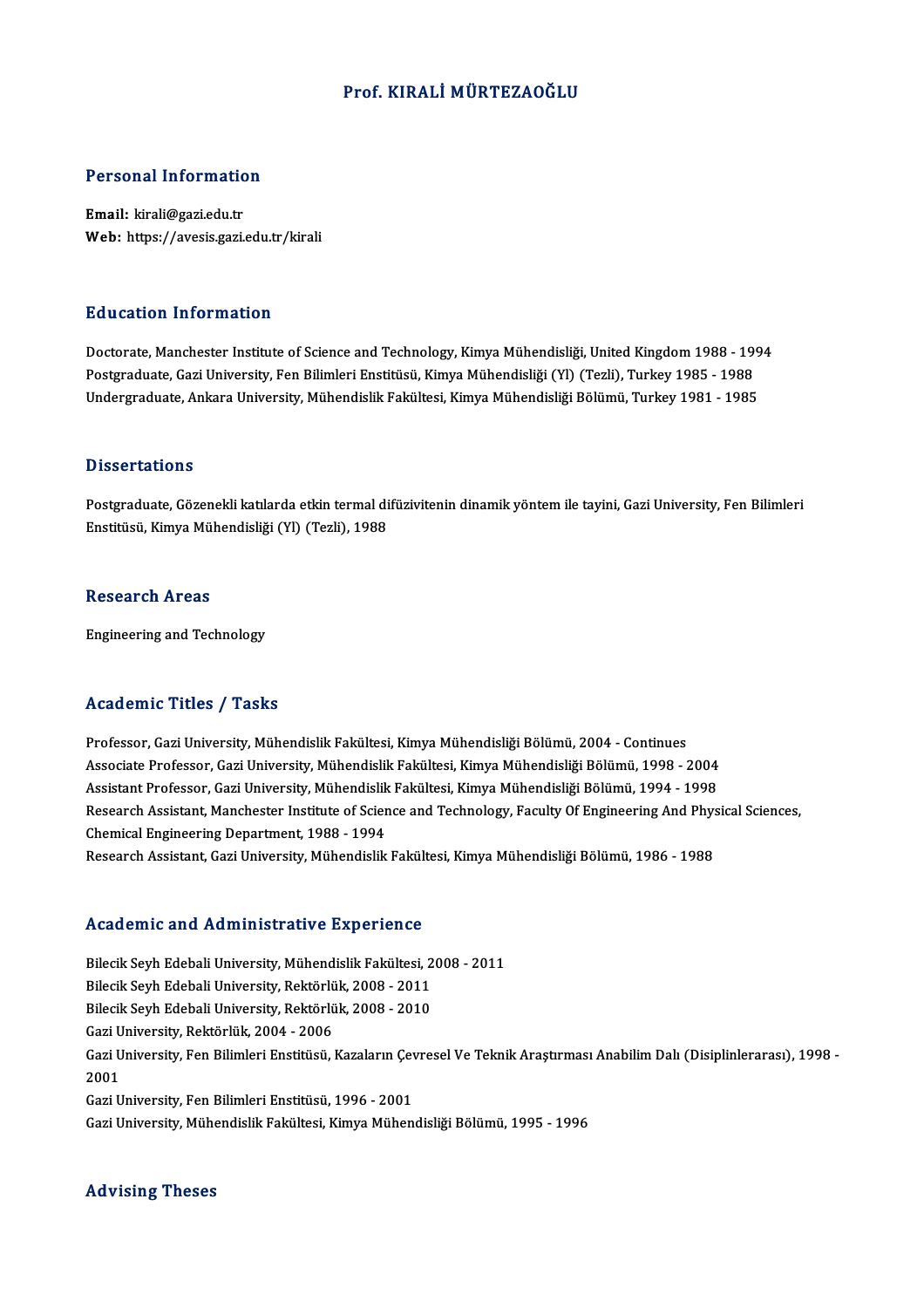MÜRTEZAOĞLU K., Espey konsantratör atıklarının ısıl yöntemlerle kazanılması ve atık kilin değerlendirilebilirliğinin<br>arastrulması, Destanata, A KAHVECİOĞLU(Student), 2020 MÜRTEZAOĞLU K., Espey konsantratör atıklarının ısıl yönt<br>araştırılması, Doctorate, A.KAHVECİOĞLU(Student), 2020<br>MÜRTEZAOĞLU K. Synthesis Gharastarısatan And Detarı MÜRTEZAOĞLU K., Espey konsantratör atıklarının ısıl yöntemlerle kazanılması ve atık kilin değerlendirilebilirliğinin<br>araştırılması, Doctorate, A.KAHVECİOĞLU(Student), 2020<br>MÜRTEZAOĞLU K., Synthesıs, Characterızatıon And De

araştırılması, Doctorate, A.KAHVECİOĞLU(Student), 2020<br>MÜRTEZAOĞLU K., Synthesıs, Characterization And Determination Of Catalytic Perfo<br>Al-Tud-1 Catalysts In Hydrogen Production, Postgraduate, M.ORUÇ(Student), 2020<br>MÜRTEZA MÜRTEZAOĞLU K., Synthesis, Characterization And Determination Of Catalytic Performance Of Nickel-Based Tud-1 And<br>Al-Tud-1 Catalysts In Hydrogen Production, Postgraduate, M.ORUÇ(Student), 2020<br>MÜRTEZAOĞLU K., Store Modellin

Al-Tud-1 Catalysts In Hydro<br>MÜRTEZAOĞLU K., Store M<br>Y.ALTINCI(Student), 2015<br>MÜRTEZAOĞLU K., Synthos MÜRTEZAOĞLU K., Store Modelling Of Flammable, Combustible And Explosive Materials, Postgraduate,<br>Y.ALTINCI(Student), 2015<br>MÜRTEZAOĞLU K., Synthesis, Characterization And Investigation Of Catalytic Activity In The Glycerol

Y.ALTINCI(Student), 2015<br>MÜRTEZAOĞLU K., Synthesis, Characterization And Investigation<br>Reaction Of Acidic Catalyst, Doctorate, V.ŞİMŞEK(Student), 2015<br>MÜRTEZAOĞLU K., IBv4 ve IBv6 internet pretakal sürümlerinde MÜRTEZAOĞLU K., Synthesis, Characterization And Investigation Of Catalytic Activity In The Glycerol Esterification<br>Reaction Of Acidic Catalyst, Doctorate, V.ŞİMŞEK(Student), 2015<br>MÜRTEZAOĞLU K., IPv4 ve IPv6 internet proto

Reaction Of Acidic Catalyst, Doctorate, V.ŞİMŞEK(Student), 2015<br>MÜRTEZAOĞLU K., IPv4 ve IPv6 internet protokol sürümlerinde ses taşıma analizi ve uygulaması, Postgraduate,<br>M.ÖZALP(Student), 2014 MÜRTEZAOĞLU K., IPv4 ve IPv6 internet protokol sürümlerinde ses taşıma analizi ve uygulaması, Postgraduate,<br>M.ÖZALP(Student), 2014<br>MÜRTEZAOĞLU K., Amberlit-35 katalizörünün gözenek yapısının üç (3D) boyutlu rastgele ağ mod

M.ÖZALP(Student), 2014<br>MÜRTEZAOĞLU K., Amberlit-35 katalizörünün gözenek yapısının üç (3D) boyutlu rastgele :<br>modellenmesi ve ağ boyutu etkisinin incelenmesi, Postgraduate, V.ŞİMŞEK(Student), 2008<br>MÜRTEZAOĞLU K. ARRLICATIO MÜRTEZAOĞLU K., Amberlit-35 katalizörünün gözenek yapısının üç (3D) boyutlu rastgele ağ modeli üzerinden<br>modellenmesi ve ağ boyutu etkisinin incelenmesi, Postgraduate, V.ŞİMŞEK(Student), 2008<br>MÜRTEZAOĞLU K., APPLICATION OF

modellenmesi ve ağ boyutu etkisinin incelenmesi, Postgraduate, V.ŞİMŞEK(Student), 2008<br>MÜRTEZAOĞLU K., APPLICATION OF MERCURY POROSIMETRY OF AMBERLYST-35 TO THREE DIMENSIONAL (3D)<br>STOCHASTIC NETWORK MODEL AND RESEARCHING O MÜRTEZAOĞLU K., APPLICATION OF ME<br>STOCHASTIC NETWORK MODEL AND RE<br>Postgraduate, V.ŞİMŞEK(Student), 2007<br>MÜRTEZAOĞLU K. Carra dastu bangin kı STOCHASTIC NETWORK MODEL AND RESEARCHING OF NETWORK SIZE EFFECT ON STRUCTURE OF POROUS MEDL<br>Postgraduate, V.ŞİMŞEK(Student), 2007<br>MÜRTEZAOĞLU K., Çevre dostu benzin katkı maddeleri üretiminde kullanılan katalizörlerin görs

Postgraduate, V.ŞİMŞEK(Student), 2007<br>MÜRTEZAOĞLU K., Çevre dostu benzin katkı maddeleri üretiminde<br>fiziksel karakterizasyonu, Postgraduate, M.ÖZMEN(Student), 2004<br>MÜRTEZAOĞLU K. Kursunsur benzin katkı maddasi distil stari MÜRTEZAOĞLU K., Çevre dostu benzin katkı maddeleri üretiminde kullanılan katalizörlerin görsel analiz yöntemi ile<br>fiziksel karakterizasyonu, Postgraduate, M.ÖZMEN(Student), 2004<br>MÜRTEZAOĞLU K., Kurşunsuz benzin katkı madde

fiziksel karakterizasyonu, Postgraduate, M.ÖZMEN(Student), 2004<br>MÜRTEZAOĞLU K., Kurşunsuz benzin katkı maddesi dietil eterin (DEE) üretimi üzerine kinetik çalışmalar, Postgraduate,<br>K.ARSLAN(Student), 2004 MÜRTEZAOĞLU K., Kurşunsuz benzin katkı maddesi dietil eterin (DEE) üretimi üzerine kinetik çalışmalar, Postg<br>K.ARSLAN(Student), 2004<br>MÜRTEZAOĞLU K., Malatya ilinde tıbbi atık yönetimi ve tıbbi atık depolama alanının incele

K.ARSLAN(Student), 2004<br>MÜRTEZAOĞLU K., Malaty<br>N.KEMAL(Student), 2003<br>MÜPTEZAOĞLU K., Garra 1

N.KEMAL(Student), 2003<br>MÜRTEZAOĞLU K., Çevre yönetim sistemi ve ISO 14001 standartları doğrultusunda bir çay işletmesindeki çevre boyut ve N.KEMAL(Student), 2003<br>MÜRTEZAOĞLU K., Çevre yönetim sistemi ve ISO 14001 standartları doğrultusunda bir çay işletmesindeki çevre boy<br>etkilerinin, amaç ve hedeflerinin program veya programlarının belirlenmesi, Postgraduate MÜRTEZAOĞLU K., Çevre yönetim sistemi ve ISO 14001 standartları doğrultusunda bir çay işletmesindeki çevre l<br>etkilerinin, amaç ve hedeflerinin program veya programlarının belirlenmesi, Postgraduate, R.USTA(Student), 200<br>MÜ etkilerinin, amaç ve hedeflerinin prog<br>MÜRTEZAOĞLU K., Güvenli karayolu<br>Doctorate, A.TÜMAY(Student), 2001<br>MÜPTEZAOĞLU K., Kursunsus bonsin

MÜRTEZAOĞLU K., Güvenli karayolu ulaşımı için coğrafi bilgi sistemleri tabanlı karayolu güzergah tespit metodu,<br>Doctorate, A.TÜMAY(Student), 2001<br>MÜRTEZAOĞLU K., Kurşunsuz benzin katkı maddesi tersiyer eterlerinin üretim r MÜRTEZAOĞLU K., Kurşunsuz benzin katkı maddesi tersiyer eterlerinin üretim reaksiyon kinetiği, Doctorate,

MÜRTEZAOĞLU K., Trafik güvenliği ve Türkiye'de sürücü eğitiminin incelenmesi, Postgraduate, K.İNAL(Student), 2001 N.OKTAR(Student), 2001<br>MÜRTEZAOĞLU K., Trafik güvenliği ve Türkiye'de sürücü eğitiminin incelenmesi, Postgraduate, K.İNAL(Student), 2001<br>MÜRTEZAOĞLU K., Kaza kara noktalarının belirlenmesinde ve çözümlenmesinde coğrafi bil MÜRTEZAOĞLU K., Trafik güvenliği ve Tür<br>MÜRTEZAOĞLU K., Kaza kara noktalarınır<br>Postgraduate, V.ARSLAN(Student), 2001<br>MÜRTEZAOĞLU K., Patates unu katlasının MÜRTEZAOĞLU K., Kaza kara noktalarının belirlenmesinde ve çözümlenmesinde coğrafi bilgi sistemlerinin kullan<br>Postgraduate, V.ARSLAN(Student), 2001<br>MÜRTEZAOĞLU K., Patates unu katkısının ekmek ürünleri üzerine etkisi, Postg

Postgraduate, V.ARSLAN(Student), 2001<br>MÜRTEZAOĞLU K., Patates unu katkısının ekmek ürünleri üzerine etkisi, Postgraduate, Ö.ERDAL(Student), 2001<br>MÜRTEZAOĞLU K., Heat effects in catalysts with bimodal pore size distribution MÜRTEZAOĞLU K., Patates unu katkısının ekmek ürünleri üzerine etkisi, Postgraduate, Ö.ERDAL(Student), 2001<br>MÜRTEZAOĞLU K., Heat effects in catalysts with bimodal pore size distributions, Postgraduate, E.ŞAHİN(Student), 200 MÜRTEZAOĞLU K., Heat effects in cataly<br>MÜRTEZAOĞLU K., Türk Silahlı Kuvvetle<br>Postgraduate, S.MESUT(Student), 2000<br>MÜRTEZAOĞLU K. Trafik karalannın ön MÜRTEZAOĞLU K., Türk Silahlı Kuvvetlerinde meydana gelen trafik kazalarının önlenmesinde ulaştırma sınıfının önemi,<br>Postgraduate, S.MESUT(Student), 2000<br>MÜRTEZAOĞLU K., Trafik kazalarının önlenmesinde Türk Silahlı Kuvvetle

MÜRTEZAOĞLU K., Trafik kazalarının önlenmesinde Türk Silahlı Kuvvetlerinin rolü: Cumhurbaşkanlığı Muhafız Alayı

#### Articles Published in Journals That Entered SCI, SSCI and AHCI Indexes

rticles Published in Journals That Entered SCI, SSCI and AHCI Indexes<br>I. Catalytic Performances of Bi-Metallic Ni-Co Catalysts in Acetic Acid Steam Reforming Reaction: Effect<br>of Ma Incorporation Except absolute in the<br>Catalytic Performanc<br>Sabin S.O., ABBAČ H.C Catalytic Performances of Bi-Metallic Ni-Co Ca<br>of Mg Incorporation<br>Sahin S. O. , ARBAĞ H., OKTAR N., MÜRTEZAOĞLU K.<br>INTERNATIONAL JOURNAL OF CHEMICAL REACTOR

of Mg Incorporation<br>Sahin S. O. , ARBAĞ H., OKTAR N., MÜRTEZAOĞLU K.<br>INTERNATIONAL JOURNAL OF CHEMICAL REACTOR ENGINEERING, vol.17, no.6, 2019 (Journal Indexed in SCI) Sahin S. O. , ARBAĞ H., OKTAR N., MÜRTEZAOĞLU K.<br>INTERNATIONAL JOURNAL OF CHEMICAL REACTOR ENGINEERING, vol.17, no.6, 2019 (Journal)<br>II. Esterification of Lauric Acid with Glycerol in the Presence of STA/MCM-41 Catalysts<br>S

- INTERNATIONAL JOURNAL OF CHEMICAL RE<br>Esterification of Lauric Acid with Glycer<br>Simsek V., DEĞİRMENCİ L., MÜRTEZAOĞLU K.<br>INTERNATIONAL JOURNAL OF CHEMICAL RE Esterification of Lauric Acid with Glycerol in the Presence of STA/MCM-41 Catalysts<br>Simsek V., DEĞİRMENCİ L., MÜRTEZAOĞLU K.<br>INTERNATIONAL JOURNAL OF CHEMICAL REACTOR ENGINEERING, vol.15, no.2, 2017 (Journal Indexed in SCI Simsek V., DEĞİRMENCİ L., MÜRTEZAOĞLU K.<br>INTERNATIONAL JOURNAL OF CHEMICAL REACTOR ENGINEERING, vol.15, no.2, 2017 (Journal Index<br>III. Synthesis of a silicotungstic acid SBA-15 catalyst for selective monoglyceride producti
- INTERNATIONAL JOURNAL OF CHEMICAL RE<br>Synthesis of a silicotungstic acid SBA-15<br>Simsek V., DEĞİRMENCİ L., MÜRTEZAOĞLU K.<br>PEACTION KINETICS MECHANISMS AND CAT. Synthesis of a silicotungstic acid SBA-15 catalyst for selective monoglyceride production<br>Simsek V., DEĞİRMENCİ L., MÜRTEZAOĞLU K.<br>REACTION KINETICS MECHANISMS AND CATALYSIS, vol.117, no.2, pp.773-788, 2016 (Journal Indexe Simsek V., DEĞİRMENCİ L., MÜRTEZAOĞLU K.<br>REACTION KINETICS MECHANISMS AND CATALYSIS, vol.117, no.2, pp.773-788, 2016 (Journal Indexed in SCI)<br>IV. Sustainable activity of hydrothermally synthesized mesoporous silicates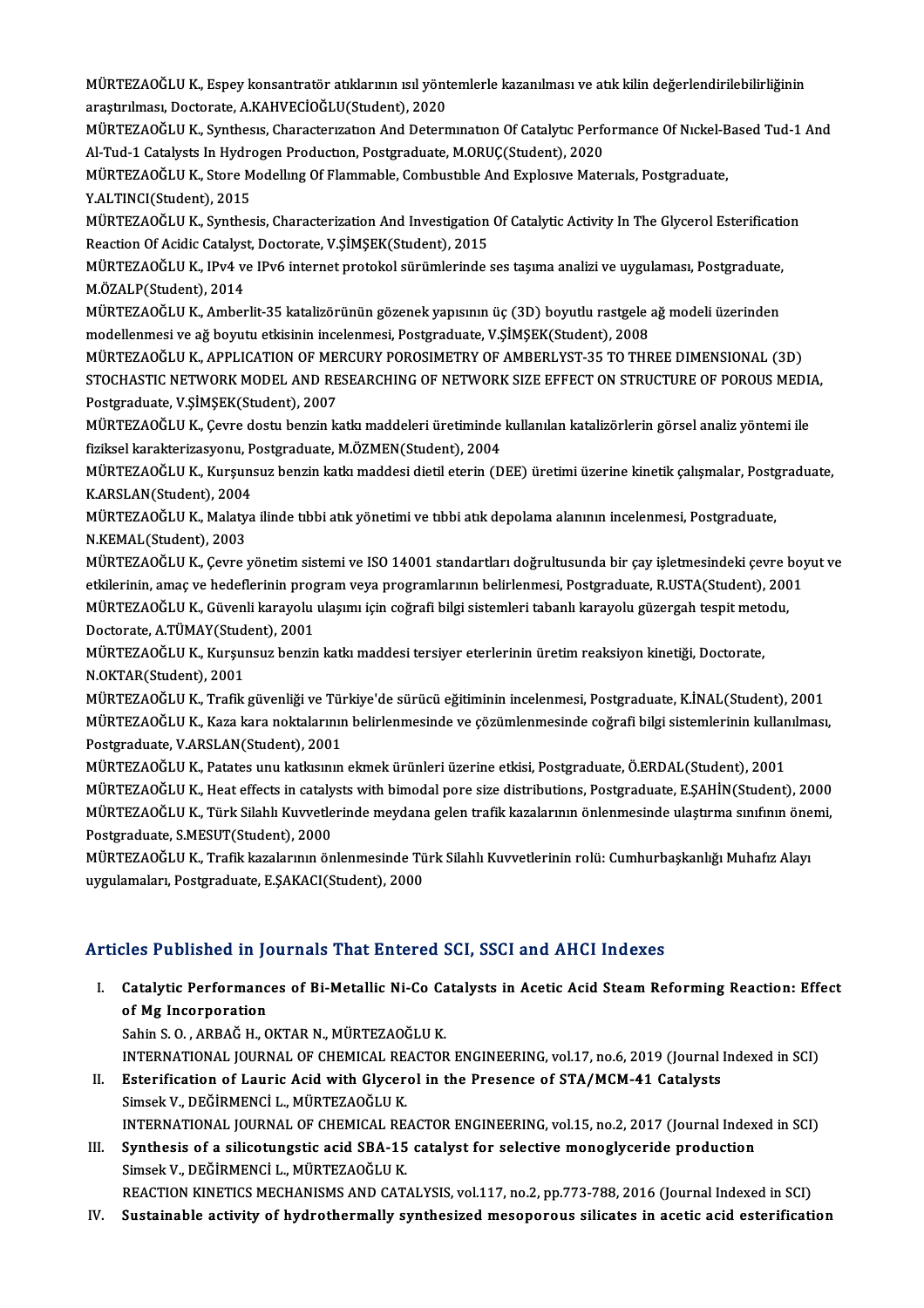SimsekV.,DEĞİRMENCİL.,MÜRTEZAOĞLUK.

Simsek V., DEĞİRMENCİ L., MÜRTEZAOĞLU K.<br>TURKISH JOURNAL OF CHEMISTRY, vol.39, no.3, pp.683-696, 2015 (Journal Indexed in SCI)<br>Diffusion Besistansse and Contribution of Surfase Diffusion in TAME and TAEE P

Simsek V., DEĞİRMENCİ L., MÜRTEZAOĞLU K.<br>TURKISH JOURNAL OF CHEMISTRY, vol.39, no.3, pp.683-696, 2015 (Journal Indexed in SCI)<br>V. Diffusion Resistances and Contribution of Surface Diffusion in TAME and TAEE Production TURKISH JOURN<br>Diffusion Resi<br>Amberlyst-15<br>DOČUT Ardin V. Diffusion Resistances and Contribution of Surface Diffusion in TAME and TAEE Production Using<br>Amberlyst-15<br>DOĞU T., Aydin E., Boz N., MÜRTEZAOĞLU K., Dogu G.

INTERNATIONAL JOURNAL OF CHEMICAL REACTOR ENGINEERING, vol.1, 2003 (Journal Indexed in SCI)

#### Articles Published in Other Journals

- rticles Published in Other Journals<br>I. Reactive RED 120 Boyarmaddesinin Silika EsaslıGözenekli Malzeme Üzerine Absorpsiyon<br>Kosullarınınİnaslanmesi XOS TUSHONOU IN OCHE<br>Reactive RED 120 Boyar<br>Koşullarınınİncelenmesi<br>SİMSEK V. PATZ MÜPTEZ Reactive RED 120 Boyarmaddesi<br>Koşullarınınİncelenmesi<br>ŞİMŞEK V., PAT Z., MÜRTEZAOĞLU K.<br>Bilesik Serh Edebeli Üniversitesi Fen Koşullarınınİncelenmesi<br>ŞİMŞEK V., PAT Z., MÜRTEZAOĞLU K.<br>Bilecik Şeyh Edebali Üniversitesi Fen Bilimleri Dergisi, vol.6, pp.237-246, 2019 (Other Refereed National Journals)<br>Investigation of Lauris Asid Conversion with the SIMSEK V., PAT Z., MÜRTEZAOĞLU K.<br>Bilecik Şeyh Edebali Üniversitesi Fen Bilimleri Dergisi, vol.6, pp.237-246, 2019 (Other Refereed National Journals<br>II. Investigation of Lauric Acid Conversion with the STA Incorporated Het Bilecik Şeyh Edebali Ünive<br>Investigation of Lauric<br>Liquid Phase Reaction<br>SiMSEK V. MÜRTEZAQÕL Investigation of Lauric Aci<br>Liquid Phase Reaction<br>ŞİMŞEK V., MÜRTEZAOĞLU K.<br>Bilosik Serh Edebali Ünivensit Bilecik Şeyh Edebali Üniversitesi Fen Bilimleri Dergisi, vol.6, no.1, pp.91-103, 2019 (Other Refereed National Journals) ŞİMŞEK V<br>Bilecik Şey<br>Journals)<br>Characta
- Bilecik Şeyh Edebali Üniversitesi Fen Bilimleri Dergisi, vol.6, no.1, pp.91-103, 2019 (Other Refereed National<br>Journals)<br>III. Characterizations and Catalytic Activities Investigation of Synthesized Solid-Based Heterogeneou Journals)<br>Characterizations and Catalytic Activitie<br>Catalysts in the Esterification Reaction.<br>SiMSEK V. MÜRTEZAQČLUK Characterizations and Cata<br>Catalysts in the Esterificat<br>ŞİMŞEK V., MÜRTEZAOĞLU K.<br>Anadolu University Journal of

Catalysts in the Esterification Reaction.<br>ŞİMŞEK V., MÜRTEZAOĞLU K.<br>Anadolu University Journal of Science and Technology A- Applied Sciences and Engineering, vol.19, no.2, pp.422-ŞİMŞEK V., MÜRTEZAOĞLU K.<br>Anadolu University Journal of Science and Technolo<sub>;</sub><br>432, 2018 (Refereed Journals of Other Institutions)

## 432, 2018 (Refereed Journals of Other Institutions)<br>Refereed Congress / Symposium Publications in Proceedings

efereed Congress / Symposium Publications in Proceedings<br>I. Hydrogen production from formic acid decomposition by using Ni-SiO2 catalysts synthesized with<br>Ana pat synthesis rood dongrossy<br>Hydrogen product<br>one-pot synthesis<br>ÖZREN N. ESI EV VO Hydrogen production from formic acid decomp<br>one-pot synthesis<br>ÖZBEN N., ESLEK KOYUNCU D. D. , MÜRTEZAOĞLU K.<br><sup>6th International Hydrogen Technologies Congress (1</sup> one-pot synthesis<br>ÖZBEN N., ESLEK KOYUNCU D. D. , MÜRTEZAOĞLU K.<br>6th International Hydrogen Technologies Congress (IHTEC-2022), Turkey, 23 - 26 January 2022, pp.160-162

- ÖZBEN N., ESLEK KOYUNCU D. D. , MÜRTEZAOĞLU K.<br>6th International Hydrogen Technologies Congress (IHTEC-2022), Turkey, 2<br>II. Mezogözenekli Karbon Sentezi ve Formik Asitten Hidrojen Üretimi<br>ÖZPEN N. ESLEK KOYUNCU D. D. MÜRTE ÖZBEN N., ESLEK KOYUNCU D. D. , MÜRTEZAOĞLU K.<br>14. Ulusal Kimya Mühendisliği Kongresi, Konya, Turkey, 10 - 12 June 2021 Mezogözenekli Karbon Sentezi ve Formik Asitten Hidrojen Üretim<br>ÖZBEN N., ESLEK KOYUNCU D. D. , MÜRTEZAOĞLU K.<br>14. Ulusal Kimya Mühendisliği Kongresi, Konya, Turkey, 10 - 12 June 2021<br>KIT 6 Destekli, Ni ve Co İserikli Katal ÖZBEN N., ESLEK KOYUNCU D. D. , MÜRTEZAOĞLU K.<br>14. Ulusal Kimya Mühendisliği Kongresi, Konya, Turkey, 10 - 12 June 2021<br>III. KIT-6 Destekli, Ni ve Co İçerikli Katalizörler Varlığında Formik Asitten Hidrojen Üretimi<br>TUĞ
- 14. Ulusal Kimya Mühendisliği Kongresi, Konya, T<br>KIT-6 Destekli, Ni ve Co İçerikli Katalizörler<br>TUĞ İ., ESLEK KOYUNCU D. D. , MÜRTEZAOĞLU K.<br>22. HURAL KİMYA KONGRESİ Turkey 17., 19 Se KIT-6 Destekli, Ni ve Co İçerikli Katalizörler Varlığında F<br>TUĞ İ., ESLEK KOYUNCU D. D. , MÜRTEZAOĞLU K.<br>32. ULUSAL KİMYA KONGRESİ, Turkey, 17 - 19 September 2020<br>TUD 1 Destekli Ni Katalizörlerin Varlığında Asetik Asitter TUĞ İ., ESLEK KOYUNCU D. D. , MÜRTEZAOĞLU K.<br>32. ULUSAL KİMYA KONGRESİ, Turkey, 17 - 19 September 2020<br>IV. TUD-1 Destekli Ni Katalizörlerin Varlığında Asetik Asitten Reformlama Reaksiyonuyla Hidrojen<br>İlratimi
- 32. ULUSAL KİMYA KONGRESİ, Turkey, 17 19 September 2020<br>TUD-1 Destekli Ni Katalizörlerin Varlığında Asetik Asitte<br>Üretimi<br>Ekinci E., Oruç M., Arbağ H., Oktar N., Mürtezaoğlu K. TUD-1 Destekli Ni Katalizörlerin Varlığında As<br>Üretimi<br>Ekinci E., Oruç M., Arbağ H., Oktar N., Mürtezaoğlu K.<br>Ulucel Kimua Mühandisliği Kongresi UKMK 13 Ven

Ulusal Kimya Mühendisliği Kongresi UKMK-13, Van, Turkey, 3 - 06 September 2018

### Ekinci E., Oruç M., Arbağ H., Oktar N., Mürtezaoğlu K.<br>Ulusal Kimya Mühendisliği Kongresi UKMK-13, Van, Turkey, 3 - 06 September 2018<br>V. Ni Incorporated TUD-1 Synthesis, Characterization and Catalytic Performances in H **Ulusal Kimya<br>Ni Incorpor<br>Production<br>EVINCLE Or**

Ni Incorporated TUD-1 Synthesis, Characterization a<br>Production<br>EKİNCİ E., Oruç M., ARBAĞ H., OKTAR N., MÜRTEZAOĞLU K.<br>EMCC 9.21 Aygust - 92 Sontamber 2018 Production<br>EKİNCİ E., Oruç M., ARBAĞ H., OKTAR N., I<br>EMCC-9, 31 August - 02 September 2018<br>Catalutie Activities Investisation of S

EKİNCİ E., Oruç M., ARBAĞ H., OKTAR N., MÜRTEZAOĞLU K.<br>EMCC-9, 31 August - 02 September 2018<br>VI. Catalytic Activities Investigation of Silica-based Mesoporous Catalysts in the Production of Mono-di-<br>trilourin EMCC-9, 3<br>Catalytic<br>trilaurin.<br>SiMSEK V Catalytic Activities Investigation<br>trilaurin.<br>ŞİMŞEK V., PAT Z., MÜRTEZAOĞLU K.<br>International Eurasian Conferense er

trilaurin.<br>ŞİMŞEK V., PAT Z., MÜRTEZAOĞLU K.<br>International Eurasian Conference on Biological and Chemical Sciences (EurasianBioChem2018), 26 April - 27 May<br>2018 ŞİMŞ<br>Inter<br>2018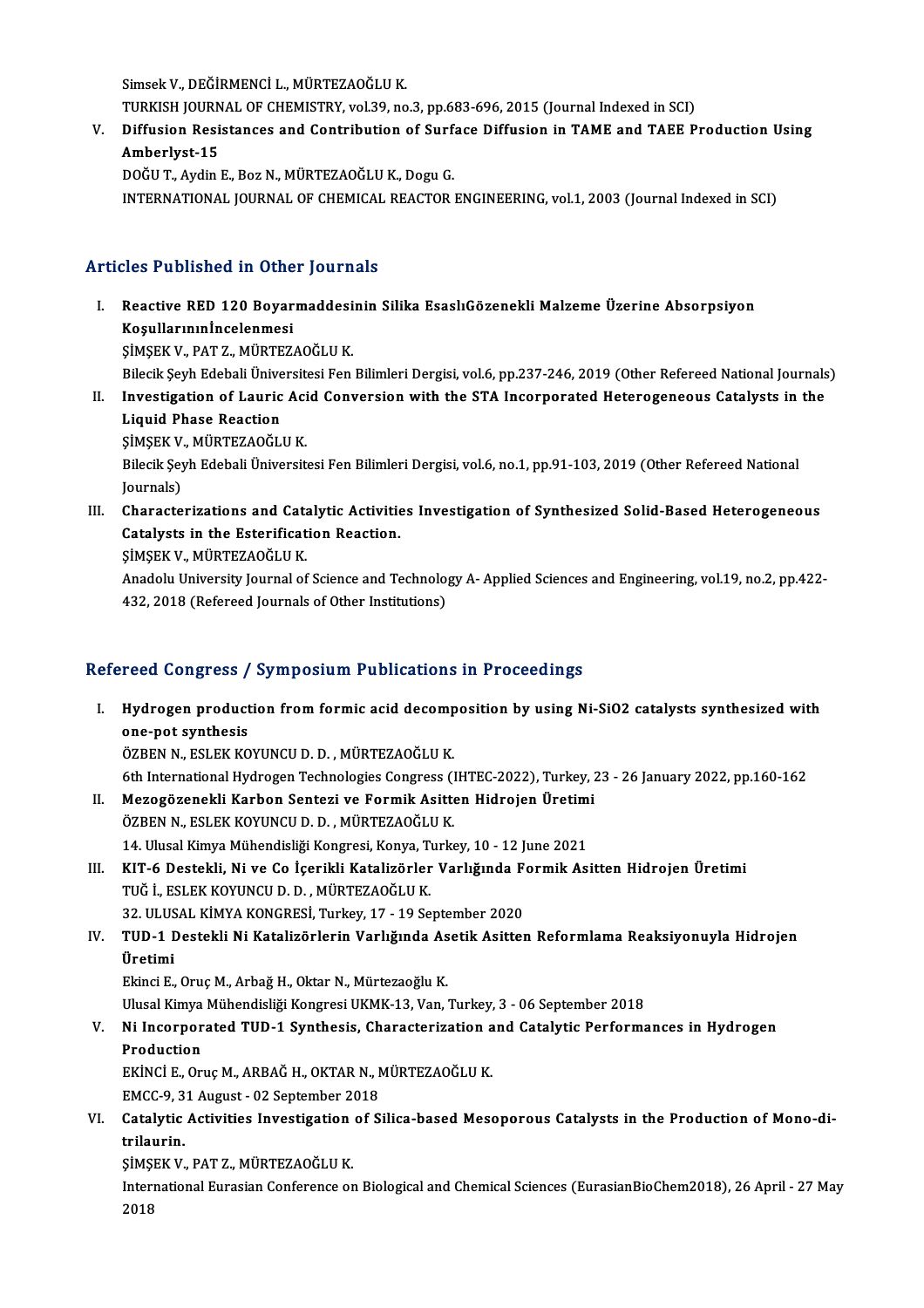VII. Adsorption of NOx on Barium-based MCM-41 sorbents

**Adsorption of NOx on Barium<br>Ekinci E., Mürtezaoğlu K., Oktar N.**<br>International Euregian Conferen*c*e Ekinci E., Mürtezaoğlu K., Oktar N.

International Eurasian Conference on Biological and Chemical Sciences (EurasianBioChem 2018), Ankara, Turkey,<br>26 - 27 April 2018 International Eurasian Conference on Biological and Chemical Sciences (EurasianBioChem 2018), Ankara, T<br>26 - 27 April 2018<br>VIII. VALIDATION OF SIC PRESENCE IN SILICA SUPPORTED NICATALYSTS VIA CHARACTERIZATION

### 26 - 27 April<br>**VALIDATIO<br>ANALYSES**<br>CÜNDÜZ ME

ANALYSES<br>GÜNDÜZ MERİÇ G., ARBAĞ H., MÜRTEZAOĞLU K., DEĞİRMENCİ L. ANALYSES<br>GÜNDÜZ MERİÇ G., ARBAĞ H., MÜRTEZAOĞLU K., DEĞİRMENCİ L.<br>International Science and Technology Conference (ISTEC-2017), 17 - 19 July 2017<br>Validation of SIG Pronsonse in Silise Sunnerted Ni Gatalytets via Gharasta GÜNDÜZ MERİÇ G., ARBAĞ H., MÜRTEZAOĞLU K., DEĞİRMENCİ L.<br>International Science and Technology Conference (ISTEC-2017), 17 - 19 July 2017<br>IX. Validation of SIC Prensence in Silica Supported Ni Catalytsts via Characterizatio

International Science and Technology Conference (ISTEC-2017), 1<br>Validation of SIC Prensence in Silica Supported Ni Catalyt:<br>GÜNDÜZ MERİÇ G., ARBAĞ H., MÜRTEZAOĞLU K., DEĞİRMENCİ L.<br>International Science and Technology Conf Validation of SIC Prensence in Silica Supported Ni Catalytsts via Char<br>GÜNDÜZ MERİÇ G., ARBAĞ H., MÜRTEZAOĞLU K., DEĞİRMENCİ L.<br>International Science and Technology Conference, 17 July 2017 - 19 July 2019<br>Synthosis and Cha GÜNDÜZ MERİÇ G., ARBAĞ H., MÜRTEZAOĞLU K., DEĞİRMENCİ L.<br>International Science and Technology Conference, 17 July 2017 - 19 July 2019<br>X. Synthesis and Characterization of Silica Based Acidic Catalysts with the Impregna

- ŞİMŞEKV.,PATZ.,MÜRTEZAOĞLUK. Synthesis and Characterization of Silica Based Acidic Catalysts with the Impregnation Methods<br>\$IM\$EK V., PAT Z., MÜRTEZAOĞLU K.<br>1st International black sea congress on environmental sciences (IBCESS) Giresun, TURKEY, 31 Au SIMSEK V., PAT Z.<br>1st International<br>September 2016<br>Synthesis of ST
- 1st International black sea congress on environmental sciences (IBCESS) Giresun, TURKEY, 31 August 03<br>September 2016<br>XI. Synthesis of STA SBA 15 Catalysts for Ethyl Acetate Production and Characterizations of Catalysts<br>S September 2016<br>Synthesis of STA SBA 15 C<br>ŞİMŞEK V., MÜRTEZAOĞLU K.<br>NGC6 He éth Catalusis Confor Synthesis of STA SBA 15 Catalysts for Ethyl Acetate Production and Characterizations of Catalysts<br>ŞİMŞEK V., MÜRTEZAOĞLU K.<br>NCC6-He 6th Catalysis Conference, April 27-30, 2016, Bursa Technical University-Bursa/TURKEY, 27 -

ŞİMŞEK V., MÜRTEZAOĞLU K.<br>NCC6-He 6th Catalysis Conference, April 27-30, 2016, Bursa Technical University-Bursa/TURKEY, 27 - 30 April<br>2016 NCC6-He 6th Catalysis Conference, April 27-30, 2016, Bursa<br>2016<br>XII. Esterification reactions over amberlit IR 120 catalyst<br>SIMSEL V. DEČIRMENCUL MÜRTEZAQČULLY

- 2016<br>Esterification reactions over amberlit IR<br>ŞİMŞEK V., DEĞİRMENCİ L., MÜRTEZAOĞLU K.<br>22rd International sumnesium en shemisal res 23rd International symposiumonchemical reactionengineering (ISCRE23) and 7thAsia-Pasific chemical reaction SIMSEK V., DEĞIRMENCİ L., MÜRTEZAOĞLU K.<br>23rd International symposium on chemical reaction engine<br>engineering symposium (APCRE7), 7 - 10 September 2014<br>Silisatungstis Asid insernarated mesenereus satelys 23rd International symposium on chemical reaction engineering (ISCRE23) and 7th Asia- Pasific chemical reaction<br>engineering symposium (APCRE7), 7 - 10 September 2014<br>XIII. Silicotungstic Acid incorporated mesoporous cataly
- engineering symposium (APCRE7), 7 10 Sept<br>Silicotungstic Acid incorporated mesopol<br>ŞİMŞEK V., DEĞİRMENCİ L., MÜRTEZAOĞLU K.<br>National estalysis sonforansa ECNCC E), Turka Silicotungstic Acid incorporated mesoporous catalysys and<br>SIMSEK V., DEĞİRMENCİ L., MÜRTEZAOĞLU K.<br>National catalysis conference-5(NCC-5), Turkey, 23 - 26 April 2014<br>Synthesis and Characterisation of Tungsteallisis Aaid An National catalysis conference-5(NCC-5), Turkey, 23 - 26 April 2014
- SİMŞEK V., DEĞİRMENCİ L., MÜRTEZAOĞLU K.<br>National catalysis conference-5(NCC-5), Turkey, 23 26 April 2014<br>XIV. Synthesis and Characterization of Tungstosilisic Acid Anchored SBA 15 STA Catalysts<br>SİMŞEK V., DEĞİRMENCİ L., Synthesis and Characterization of Tungstosilisic Acid Anchored SBA 15 STA Catalysts<br>ŞİMŞEK V., DEĞİRMENCİ L., MÜRTEZAOĞLU K.<br>9th European Congress of Chemical Engineering, Hague, Holland, April 21-25, 2013, 21 - 23 April 2 SIMSEK V., DEĞIRMENCI L., MÜRTEZAOĞLU K.<br>9th European Congress of Chemical Engineering, Hague, Holland, April 21-25, 2013, 21 - 23 Apr.<br>XV. Synthesis and characterization of tungstosilisic acid anchored SBA-15/STA catalyst
- 9th European Congress of Chemical Engineeri<br>Synthesis and characterization of tungsto<br>SIMSEK V., DEĞİRMENCİ L., MÜRTEZAOĞLU K. Synthesis and characterization of tungsto:<br>SiMSEK V., DEĞİRMENCİ L., MÜRTEZAOĞLU K.<br>ECCE9 ECAB2, Netherlands, 20 - 23 April 2013<br>Synthesis and shapesterization of nevel m SİMŞEK V., DEĞİRMENCİ L., MÜRTEZAOĞLU K.<br>ECCE9 ECAB2, Netherlands, 20 - 23 April 2013<br>XVI. Synthesis and characterization of novel mesoporous acidic MCM 41 and SBA 15 catalysts<br>SİMŞEK V., DEĞİRMENCİ L., MÜRTEZAOĞLU K.
- ECCE9 ECAB2, Netherlands, 20 23 April 2013<br>Synthesis and characterization of novel r<br>ŞİMŞEK V., DEĞİRMENCİ L., MÜRTEZAOĞLU K.<br>international Bereus and Beurler Materials Su Synthesis and characterization of novel mesoporous acidic MCM 41 and SBA 15 catalysts<br>ȘIMȘEK V., DEĞİRMENCİ L., MÜRTEZAOĞLU K.<br>international Porous and Powder Materials Symposium and Exhibition PPM 2013, 3 - 05 September 2 SIMSEK V., DEĞIRMENCI L., MÜRTEZAOĞLU K.<br>international Porous and Powder Materials Symposium and Exhibition PPM 2013, 3 - 05 Se<sub>l</sub><br>XVII. Synthesis and Characterization of Mesoporous Structured MCM-41 with Barium<br>KANA EKINC
- international Porous and Powder Materials Symposium and<br>Synthesis and Characterization of Mesoporous Struc<br>KAYA EKİNCİ E., OKTAR N., KARAKAŞ G., MÜRTEZAOĞLU K.<br>Eth Chamisal Engineering Conference for Collaborative Bes Synthesis and Characterization of Mesoporous Structured MCM-41 with Barium<br>KAYA EKİNCİ E., OKTAR N., KARAKAŞ G., MÜRTEZAOĞLU K.<br>6th Chemical Engineering Conference for Collaborative Research in Eastern Mediterranean Countr KAYA EKİNCİ E., OKTAR N.,<br>6th Chemical Engineering C<br>Turkey, 7 - 12 March 2010<br>Sunthosis and Character 6th Chemical Engineering Conference for Collaborative Research in Eastern Mediterranean<br>Turkey, 7 - 12 March 2010<br>XVIII. Synthesis and Characterization of Mesoporous Structured MCM 41 with Barium<br>EVINCLE OVTAR N. VARAVAS C
- Turkey, 7 12 March 2010<br>Synthesis and Characterization of Mesoporous<br>EKİNCİ E., OKTAR N., KARAKAŞ G., MÜRTEZAOĞLU K.<br>EMCCE Antakıa Turkey 7 12 Marsh 2010 Synthesis and Characterization of Mesc<br>EKİNCİ E., OKTAR N., KARAKAŞ G., MÜRTEZA<br>EMCC6, Antalya, Turkey, 7 - 12 March 2010<br>Pe Incornerated Mesconereus MCM 41 EKİNCİ E., OKTAR N., KARAKAŞ G., MÜRTEZAOĞLU K.<br>EMCC6, Antalya, Turkey, 7 - 12 March 2010<br>XIX. Ba-Incorporated Mesoporous MCM-41 Synthesis and Characterization<br>KAYA EKİNCİ E. OKTAR N. KARAKAŞ G. MÜRTEZAOĞLU K.
- EMCC6, Antalya, Turkey, 7 12 March 2010<br>Ba-Incorporated Mesoporous MCM-41 Synthesis and<br>KAYA EKİNCİ E., OKTAR N., KARAKAŞ G., MÜRTEZAOĞLU K.<br>Eth International Conference en Environmentel Cetalysis (E KAYA EKİNCİ E., OKTAR N., KARAKAŞ G., MÜRTEZAOĞLU K.<br>5th International Conference on Environmental Catalysis (5ICEC), Ireland, 31 August - 03 September 2008
- XX. NOx Tutucu Mezogözenekli Adsorbentlerin Sentezi Ve Karakterizasyonu 5th International Conference on Environmental Catal<br>NOx Tutucu Mezogözenekli Adsorbentlerin Sen<br>EKİNCİ E., OKTAR N., KARAKAŞ G., MÜRTEZAOĞLU K.<br>UKMK9 Malatya Turkay 26 August 2009 NOx Tutucu Mezogözenekli Adsorben<br>EKİNCİ E., OKTAR N., KARAKAŞ G., MÜRTE.<br>UKMK8, Malatya, Turkey, 26 August 2008<br>Pa insorporated Mesoporove MCM 42
- UKMK8, Malatya, Turkey, 26 August 2008<br>XXI. Ba incorporated Mesoporous MCM 41 Synthesis and Characterization EKİNCİE.,OKTARN.,KARAKAŞG.,MÜRTEZAOĞLUK. 5th International Conference on Environmental Catalysis, Belfast, United Kingdom, 31 July 2008 - 03 September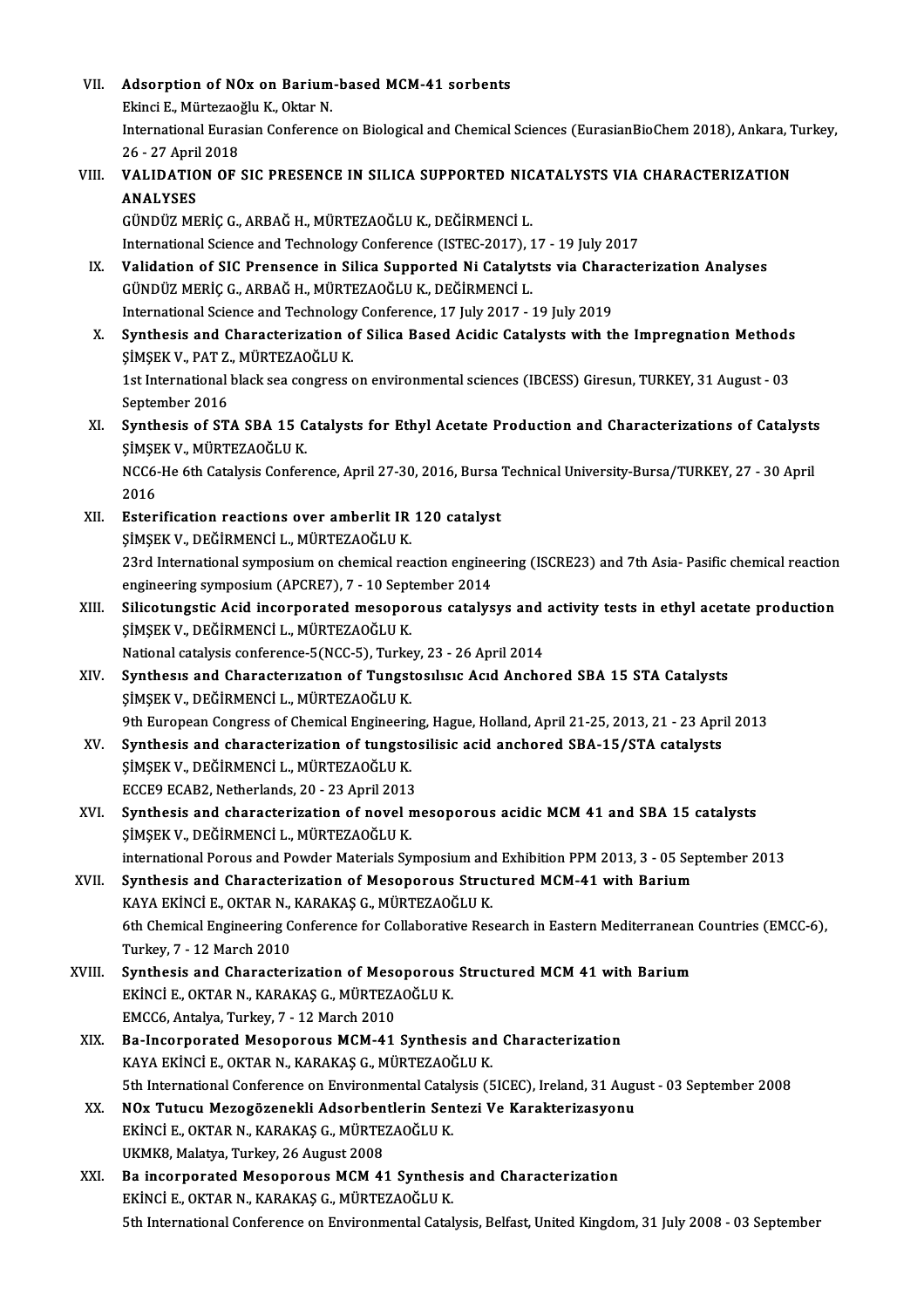|         | 2007                                                                                                                      |
|---------|---------------------------------------------------------------------------------------------------------------------------|
| XXII.   | Synthesis of NOx Trap Catalysts Using ImpregnationTechnique                                                               |
|         | KAYA EKİNCİ E., OKTAR N., MÜRTEZAOĞLU K., KARAKAŞ G.                                                                      |
|         | 1 st National Catalysis Congress, Turkey, 18 - 21 June 2008                                                               |
| XXIII.  | Synthesis of NOx Trap Catalyst Using Impregnation Technique                                                               |
|         | EKİNCİ E., OKTAR N., KARAKAŞ G., MÜRTEZAOĞLU K.                                                                           |
|         | nnc2, Erzurum, Turkey, 18 - 21 June 2008                                                                                  |
| XXIV.   | Applicat i on Of Mercury Poros i metry to Three Dimensional 3D Stochastic Network Model On Acidic                         |
|         | <b>Ion Exchange Resins</b>                                                                                                |
|         | ŞİMŞEK V., OKTAR N., MÜRTEZAOĞLU K.                                                                                       |
|         | Presented in 5th Chemical Engineering Conference for Collaborative Research in Eastern Mediterranean                      |
|         | Countries-EMCC5, 21 - 29 May 2008                                                                                         |
| XXV.    | Synthesis Characterization and NOx Sorption Behaviour of Barium Based MCM 41                                              |
|         | OKTAR N., MÜRTEZAOĞLU K.                                                                                                  |
|         | Somer Symposium Series I, 14 - 16 May 2007                                                                                |
| XXVI.   | Application of a Stochastic Three Dimensional (3-D) Network Model toAmberlyst 15 by Using                                 |
|         | <b>Mercury Porosimetry Technique</b>                                                                                      |
|         | OKTAR N., MÜRTEZAOĞLU K.                                                                                                  |
|         | Somer Symposium Series I, Turkey, 14 - 16 May 2007                                                                        |
| XXVII.  | Characterization and NOx Sorption Behaviour of Barium Based MCM-41                                                        |
|         | KAYA EKİNCİ E., OKTAR N., MÜRTEZAOĞLU K.                                                                                  |
|         | Somer Symposium Series I, Turkey, 14 - 16 May 2007                                                                        |
| XXVIII. | Synthesis Characterization NOx Sorption Behaviour of BaMCM41                                                              |
|         | EKİNCİ E, OKTAR N., MÜRTEZAOĞLU K.<br>Somer symposium, Ankara, Turkey, 14 - 15 May 2007                                   |
| XXIX.   | Kinetics of Gas/Liquid Phase Synthesis of Octane Enhancing Additives on Acidic Resin Catalysts                            |
|         | OKTAR N., BOZ N., DOĞU G., DOĞU T., MÜRTEZAOĞLU K.                                                                        |
|         | 1st NationalCatalysisCongress, Turkey, 17 - 20 January 2007                                                               |
| XXX.    | Dehydration of Ethanol Over Solid Acid Catalysts Such as Amberlyst-15, Nafion and                                         |
|         | Tungstophosohoric Acid                                                                                                    |
|         | DOĞU G., OKTAR N., MÜRTEZAOĞLU K., VARIŞLI D., DOĞU T.                                                                    |
|         | 1sT European Chemistry Congress, Hungary, 27 - 31 August 2006                                                             |
| XXXI.   | Yüksek Oktanlı Benzin Katkı Maddeleri Tersiyer Eterlerin Reaktif Damıtma ve Geri Döngülü Reaktör                          |
|         | Sistemlerinde Üretimi                                                                                                     |
|         | BOZ N., VARIȘLI D., Doğu T., MÜRTEZAOĞLU K., Dogu G.                                                                      |
|         | XVIII. Ulusal Kimya Kongresi, Kars, Turkey, 05 July 2004                                                                  |
| XXXII.  | Performances of Batch Reactive Distillation and Batch Reflux Recycle Reactors in the Production of                        |
|         | Tert-Amyl-Ethyl Ether                                                                                                     |
|         | VARIŞLI D., BOZ N., Doğu T., Dogu G., MÜRTEZAOĞLU K.                                                                      |
|         | 4th. Int Conference on Unsteady Processes in Catalysis, Montreal, Canada, 26 October 2003                                 |
| XXXIII. | TAME and TAEE Production in a Batch Reflux-Recycle Reactor                                                                |
|         | DOĞU T., BOZ N., DOĞU G., MÜRTEZAOĞLU K.                                                                                  |
|         | ISMR-3 Int. Symp. Multifuctional Reactors, United Kingdom, 27 - 30 August 2003                                            |
| XXXIV.  | Effect of Hydrogen Ion Exchange Capacity on Activity of Resin Catalyst and Mechanism of TAME and<br><b>TAEE Synthesis</b> |
|         | DOĞU T., BOZ N., DOĞU G., MÜRTEZAOĞLU K.                                                                                  |
|         | Engineering Conferences International, Chemical Reaction Engineering IX, Chemical Reactor Engineering: Meeting            |
|         | the Challenges for New Technology, Canada, 29 June - 04 July 2003                                                         |
| XXXV.   | Kinetic Studies on Etherification of Isoamylenes and Drifts Results for TAME and TAEE Production                          |
|         | BOZ N., DOĞU G., MÜRTEZAOĞLU K., DOĞU T.                                                                                  |
|         | 3nd ChemicalEngineering Conference for Collaborative Research in Eastern Mediterranean, Greece, 13 - 15 May               |
|         |                                                                                                                           |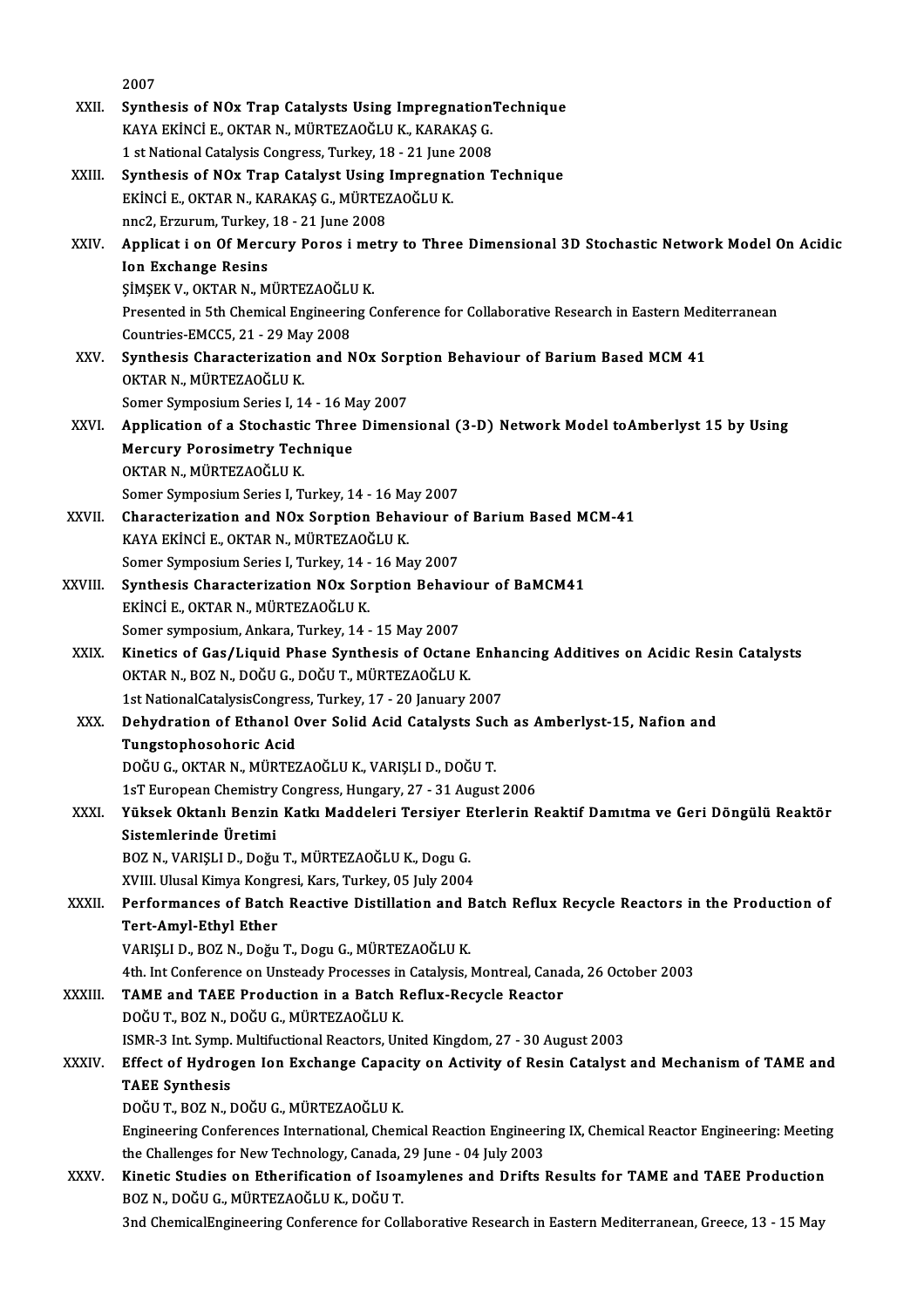|              | 2003                                                                                                                                                                                  |
|--------------|---------------------------------------------------------------------------------------------------------------------------------------------------------------------------------------|
| XXXVI.       | Civa Porozimetresinin Tanecik Yapılı Gözenek Modeline Uygulanması<br>MÜRTEZAOĞLU K.                                                                                                   |
|              | Beşinci Ulusal Kimya Mühendisliği Kongresi, Turkey, 2 - 05 September 2002                                                                                                             |
| XXXVII.      | Diffusion Studies for Ethanol, Methanol and Isoamylene in Macroreticular Resin Catalyst by Batch                                                                                      |
|              | <b>Adsorption Moment Analysis</b>                                                                                                                                                     |
|              | DOĞU T., BOZ N., OKTAR N., MÜRTEZAOĞLU K., DOĞU G.                                                                                                                                    |
|              | 17th International Symposium on Chemical Reaction Engineering, Chemical Reaction Engineering: Challenges and<br>Opportunities in a Global Environment, Hong Kong, 25 - 28 August 2002 |
| XXXVIII.     | Kinetics for The Production of Tertiary Ethers Used as Gasoline Additives                                                                                                             |
|              | OKTAR N., MÜRTEZAOĞLU K., DOĞU T., DOĞU G.                                                                                                                                            |
|              | TheTri-State Catalysis Society Spring Symposium, United States Of America, 10 May 2002                                                                                                |
| <b>XXXIX</b> | Etherification Rates of 2-Methyl-2-Butene and 2-Methyl-Butene with Methanol                                                                                                           |
|              | OKTAR N., MÜRTEZAOĞLU K., DOĞU G.                                                                                                                                                     |
|              | Chemical Reactor Eng., 2000: Novel Reactor Eng. for the New Millenium, Italy, 24 - 29 June 2001                                                                                       |
| XL.          | NonisothermalEffectiveness of CatalystsHavingBidisperse Size Distributions<br>MÜRTEZAOĞLU K, DOĞU T.                                                                                  |
|              | 2nd ChemicalEngineering Conference for Collaborative Research in Eastern Mediterranean, Turkey, 20 - 24 May                                                                           |
|              | 2001                                                                                                                                                                                  |
| XLI.         | Synthesis and Activity of Acidic Mesoporous Polymeric Catalysts for the Etherification Reactions                                                                                      |
|              | BOZ N., DOĞU T., DOĞU G., MÜRTEZAOĞLU K.                                                                                                                                              |
|              | 2nd ChemicalEngineering Conference for Collaborative Research in Eastern Mediterranean, Turkey, 20 - 24 May                                                                           |
|              | 2001                                                                                                                                                                                  |
| XLII.        | DRIFT Studies for The Adsorbtion and Reaction of Alcohols and Isobutylene on Acidic Resin                                                                                             |
|              | Catalysts and Mechanism of ETBE and MTBE Synthesis                                                                                                                                    |
|              | MÜRTEZAOĞLU K                                                                                                                                                                         |
|              | Chemical Reactor Eng., 2000: Novel Reactor Eng. for the New Millenium, June 24-29, 2001, Barga, Italy, p14 (sözel                                                                     |
|              | sunum), 1 - 03 January 2001                                                                                                                                                           |
| XLIII.       | Amberlit-15 Reçine Katalizörü Yüzeyinde MTBE Oluşum Mekanizmasının FT-IR Tekniği İle                                                                                                  |
|              | <i>incelenmesi</i>                                                                                                                                                                    |
|              | BOZ N., OKTAR N., MÜRTEZAOĞLU K., DOĞU G., DOĞU T.                                                                                                                                    |
|              | Dördüncü Ulusal Kimya Mühendisliği Kongresi, Turkey, 4 - 07 September 2000                                                                                                            |
| XLIV.        | Çevre Dostu Benzin Eldesinde Kullanılacak Asidik Karakterli Polimerik Membran Sentezi ve                                                                                              |
|              | Eterleşme Reaksiyonlarında Kullanımı<br>OKTAR N., BOZ N., MÜRTEZAOĞLU K., DOĞU G., DOĞU T.                                                                                            |
|              | Yanma ve Hava Kirliliği Kontrolü V. Ulusal Sempozyumu, Turkey, 19 - 21 June 2000                                                                                                      |
| XLV.         | Pore Structure Simulation of Food Materials by One Dimensional Network Modeling                                                                                                       |
|              | MÜRTEZAOĞLU K., SİNAN K.                                                                                                                                                              |
|              | 1999 IFT Annual Meeting, July 24-28, 1999, Chicago, USA. (poster sunum), 1 - 03 January 1999                                                                                          |
| XLVI.        | Dynamic Analysis of Adsorption Equilibrium and Rate Parameters of Reactants and Products in                                                                                           |
|              | MTBE ETBE and TAME Production sözel sunum                                                                                                                                             |
|              | MÜRTEZAOĞLU K.                                                                                                                                                                        |
|              | 48th CSChE Conference, London, Canada (1998). (Can. J. Chem Eng tarafından basıldı Yayın No:4), 7 - 09 July 1997                                                                      |
| XLVII.       | Etherification of 2-Methyl 1-Butene with Methanol and Ethanol                                                                                                                         |
|              | MÜRTEZAOĞLU K., OKTAR N., DOĞU T., DOĞU G.                                                                                                                                            |
|              | Large Chemical Plant 10, Belgium, 28 - 30 September 1998                                                                                                                              |
| XLVIII.      | Kurşunsuz Benzin Katkı Maddeleri Üretimi ve Reaksiyon Kinetiğinin İncelenmesi                                                                                                         |
|              | OKTAR N., MÜRTEZAOĞLU K., DOĞU G., DOĞU T.                                                                                                                                            |
|              | III. Ulusal Kimya Mühendisliği Kongresi, Turkey, 1 - 04 September 1998                                                                                                                |
| XLIX.        | PVC Taneciklerinin Gözenek Yapılarının Stokastik Modellenmesi                                                                                                                         |
|              | MÜRTEZAOĞLU K.                                                                                                                                                                        |
|              |                                                                                                                                                                                       |